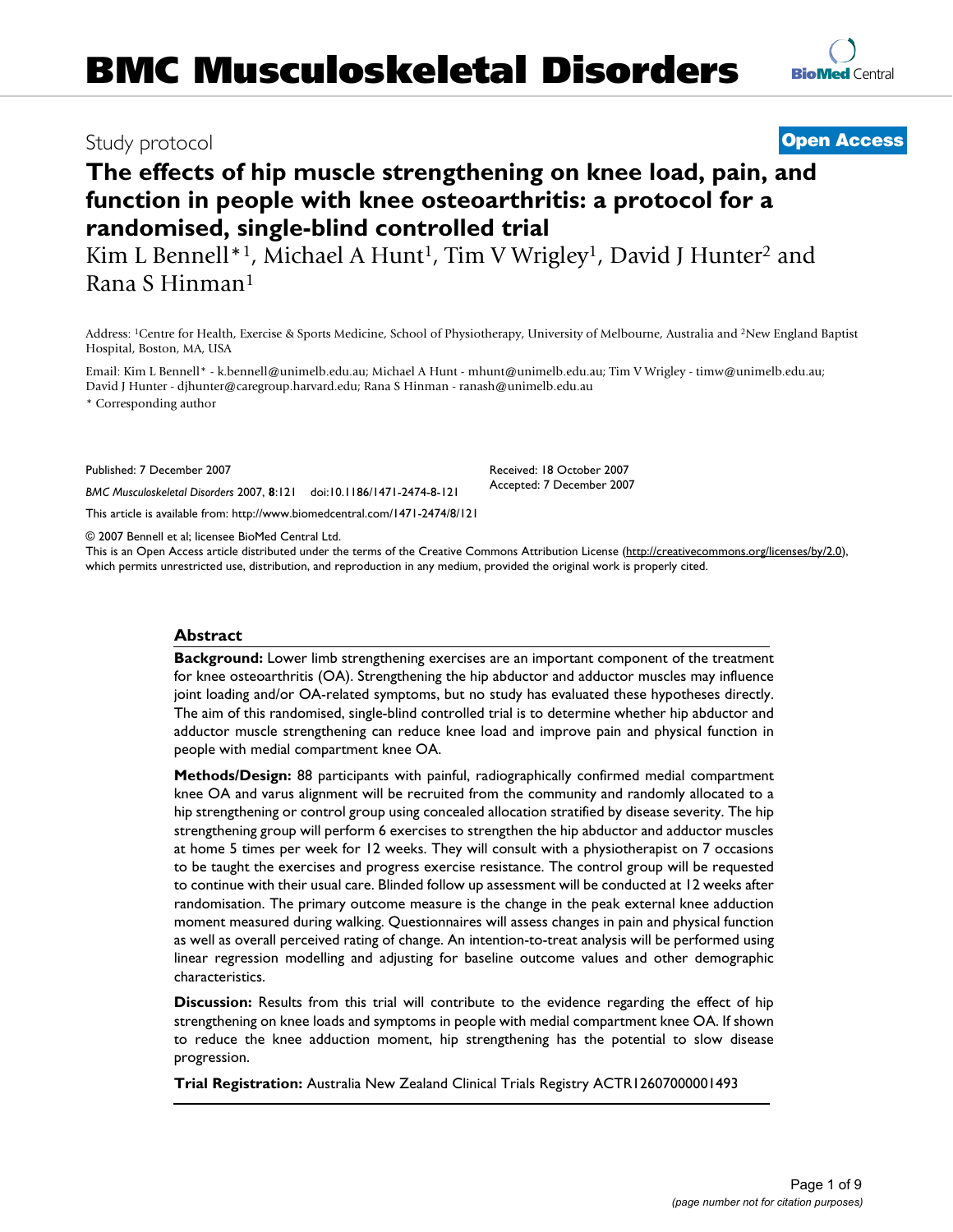# **Background**

Osteoarthritis (OA) is a chronic, localised joint disease affecting approximately one-third of adults, with the disease prevalence increasing with advancing age [1]. Concomitant with this high prevalence is a large economic cost, with direct and indirect costs estimated to be \$23.9 billion in Australia in 2007 [2]. Indeed, given the changing demographics of the adult population [3], expectations are for the prevalence of disease and its burden on the health care system to increase in coming decades [4]

The knee is the most common weightbearing joint affected by OA, with the disease predominantly affecting the medial compartment of the tibiofemoral joint [5,6]. Patients with knee OA frequently report symptoms of knee pain and stiffness as well as difficulty with activities of daily living such as walking, stair-climbing and housekeeping [7]. Ultimately, pain and disability associated with the disease lead to a loss of functional independence and a profound reduction in quality-of-life.

To date, most knee OA research examining treatment for knee OA has focused on surgical or pharmacological strategies. Although effective, these types of interventions have many potential side effects and are expensive [8]. Thus, recent knee OA clinical guidelines reinforce the importance of non-pharmacological strategies in the management of the condition [9,10]. However, there is an absence of high quality evidence to support the use of such therapies [9]. Given that surgical replacement of the knee is the only recognized treatment for end-stage structural degeneration of the joint, there is an urgent need to develop new treatment interventions capable of effectively reducing the personal and societal burden of knee OA.

Increased loading across the joint has been implicated in the progression of knee OA severity [11]. The role of gait analysis in the quantification of dynamic joint load has received much attention in the literature in light of the difficulty in performing *in vivo* measurement of joint loading during movement [12-14]. From this research, the external knee adduction moment, an indirect measure of load in the medial compartment of the tibiofemoral joint [15], has emerged as an important and widely accepted biomechanical marker of knee load.

Cross-sectional studies demonstrate that patients with knee OA have a higher peak knee adduction moment during walking when compared to healthy age-matched controls [16,17]. It is also likely that the higher prevalence of medial compared with lateral tibiofemoral joint OA is the result of differences in the relative loading within the tibiofemoral joint. The external knee adduction moment determines load distribution across the medial and lateral

tibial plateaus [18-20], with force across the medial compartment almost 2.5 times that of the lateral [15]. It has also been reported that for patients with knee OA, the magnitude of the adduction moment is predictive of clinical outcomes such as severity of knee pain [21] and radiographic disease [22]. Lastly, longitudinal studies have demonstrated that as little as a one-unit increase in the adduction moment is associated with up to a 6.5-fold increase in the risk of disease progression [11]. Given the importance of the knee adduction moment with regard to both symptom severity and disease progression in knee OA, conservative strategies to reduce the knee adduction moment constitute a logical rehabilitative approach.

A variety of exercise programs for knee OA have been described in the literature. These have included general aerobic exercise programs such as walking or cycling as well as more specific programs involving strengthening of particular muscle groups and/or flexibility exercises. Studies investigating the effects of strengthening in patients with knee OA have generally focussed on improving quadriceps strength [23-25]. However, little attention has been paid to improving the strength of other lower limb muscle groups such as the hip abductors and adductors. Due to the lack of research investigating their efficacy, such exercises are not routinely prescribed for knee OA.

Recent evidence, however, suggests that hip abductor and adductor muscle strength may be important for reducing the knee adduction moment [26-28]. During walking, these muscles stabilise the pelvis on the hip joint in the frontal plane. The position of the pelvis can alter the position of the body's centre of mass and thereby alter loads at the knee joint. It is postulated that during single leg stance support in gait, weakness of the ipsilateral hip abductors may drop the pelvis toward the contralateral swing leg which can shift the body's centre of mass away from the knee joint centre and increase the knee adduction moment. Importantly, a recent longitudinal cohort study found that people with a lower external *hip* adduction moment (suggesting weaker hip abductor muscles) demonstrated more rapid knee OA progression [26].

Less is known about the hip adductor muscles in relation to knee OA but they may also help reduce the knee adduction moment, particularly in a varus malaligned knee. By virtue of their attachment to the distal medial femoral condyle, the adductors could eccentrically restrain the tendency of the femur to move further into varus. Yamada *et al.*[29] found that patients with knee OA demonstrated stronger hip adductors compared with age-matched controls, and that those with more severe OA had even stronger adductors than their less severe counterparts. They hypothesised that this increased strength may be due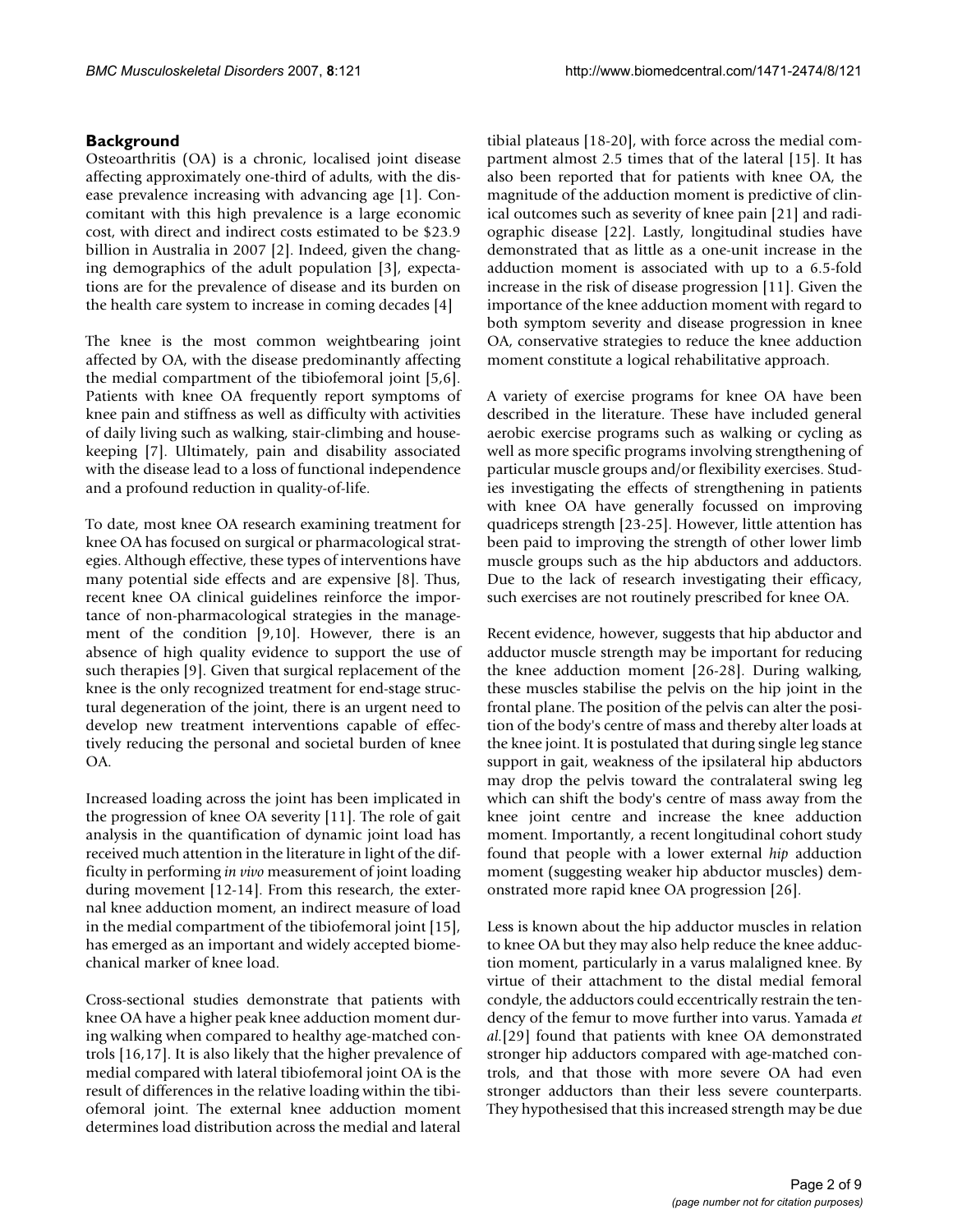to greater use of the hip adductors in an attempt to lower the knee adduction moment.

Given that hip muscle strength has the potential to alter knee load, we hypothesise that hip muscle strengthening may be a novel intervention for rehabilitation of knee OA patients that slows disease progression and reduces symptoms. However, this has not been evaluated to date. The primary aim of this trial is to determine whether strengthening of the hip muscles in people with medial compartment knee OA reduces knee joint loading as quantified by the peak external knee adduction moment. The secondary aim is to determine whether hip strengthening can reduce knee pain and improve function. It is hypothesised that a 12-week program of strengthening the hip abductor and adductor muscles will i) reduce the knee adduction moment; and ii) improve pain and physical function.

#### **Methods/Design** *Design*

This will be a single-blind randomised controlled trial (Figure 1). Potential participants will undergo telephone screening followed by clinical examination by a physiotherapist to ensure eligibility. A screening x-ray will be performed to quantify knee joint alignment and assess disease severity. Eligible participants will then be stratified by disease severity (Kellgren and Lawrence grade 2, 3 and 4) [30] and randomly allocated in permuted blocks of 4 to 6 to hip strengthening or control groups. The randomisation sequence will be generated *a priori* using the random number function in Excel by an independent investigator not directly involved in assessment of participants. Allocation will be sealed in opaque and consecutively numbered envelopes held in a central location. These will be opened in sequence by a person not involved in the study after recruitment and baseline testing of participants.

#### *Participants*

88 men and women (approximately 30 each of KL grades 2, 3, and 4) aged over 50 years will be recruited from the community via advertisements in local clubs, libraries, and the print and radio media in metropolitan Melbourne, Australia and from our database of people who have registered their interest in participating in research studies. Eligibility will be confirmed by radiographic and clinical examination. People with tibiofemoral joint OA fulfilling American College of Rheumatology classification criteria [31] and reporting average knee pain on walking  $>3$  on an 11-point scale (0 = no pain; 10 = maximal pain) will be included. Other inclusion criteria will be: (i) knee alignment ≤ 182° on a standardised semiflexed standing posteroanterior knee x-ray (which corresponds to a mechanical axis angle of  $\leq 180^{\circ}$  on a full leg x-ray, indicating varus alignment) [32]; (ii) predominance of



Trial protocol.

pain/tenderness over the medial region of the knee and; (iii) medial compartment radiographic OA defined as at least Grade 1 medial joint space narrowing or Grade 1 medial tibial or femoral osteophytes [33].

Exclusion criteria will include: (i) questionable radiographic knee OA (Kellgren and Lawrence Grade 1 [30]); (ii) lateral tibiofemoral joint space width less than medial; (iii) symptoms originating predominantly from the patellofemoral joint as determined by clinical examination; (iv) knee surgery or intra-articular corticosteroid injection within 6 months; (v) current or past (within 4 weeks) oral corticosteroid use; (vi) systemic arthritic conditions; (vii) history of hip or tibiofemoral/patellofemoral joint replacement or tibial osteotomy; (viii) any other muscular, joint or neurological condition affecting lower limb function; (ix) planning to commence exercise or other treatment for knee OA in the next 12 months; (x)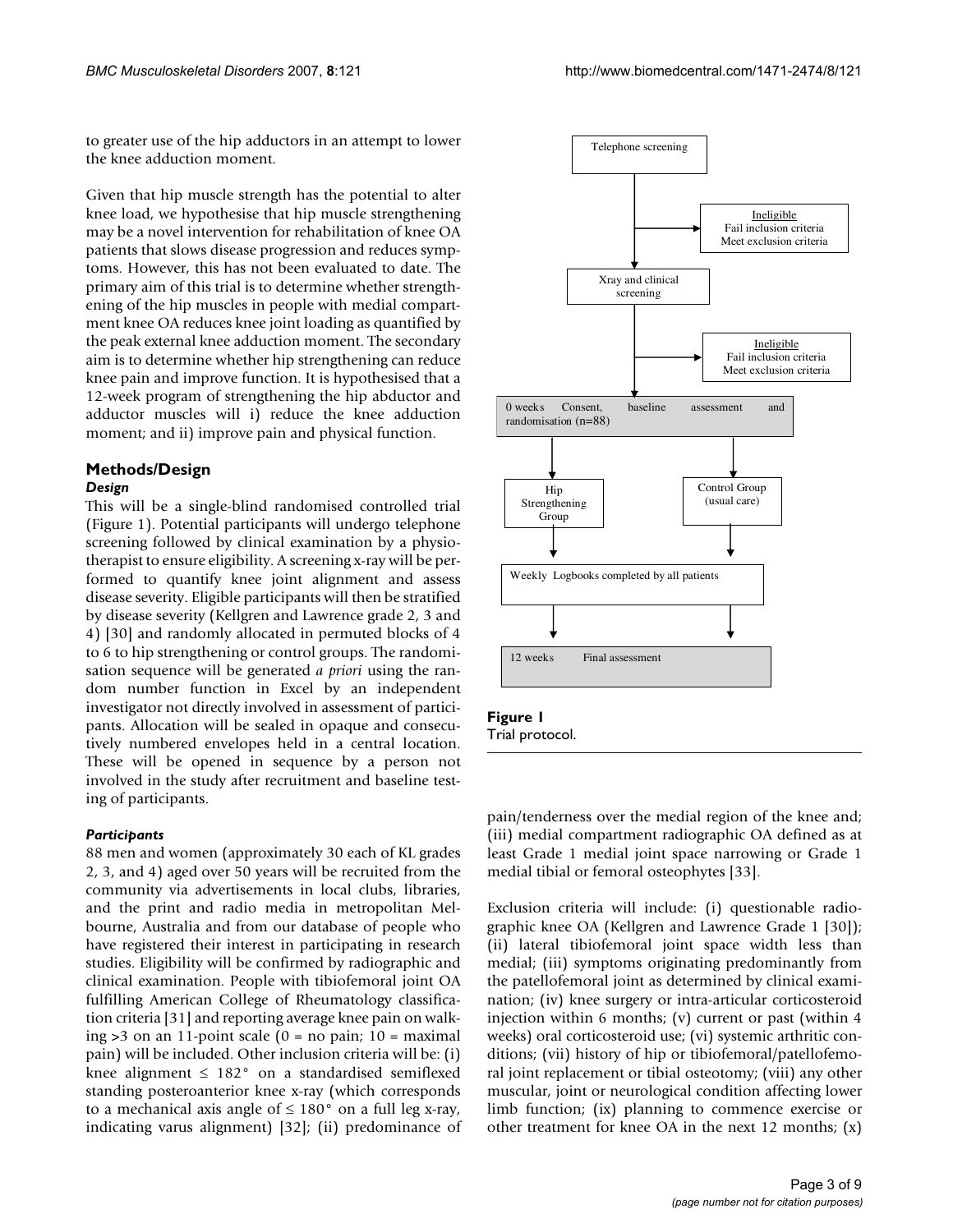unable to ambulate without a gait aid and; (xi) non-English speaking.

Ethical approval has been obtained from the University of Melbourne Human Research Ethics Committee (HREC No. 0709220) and from the Department of Human Services Victoria, Radiation Safety Committee. All participants will provide written informed consent.

#### *Interventions*

All participants will be requested to refrain from seeking other forms of treatment during the trial. However, due to ethical considerations, analgesia will be permitted as required.

#### *Hip strengthening group*

Participants will perform a series of 6 exercises designed to strengthen the hip abductor and adductor muscles (Table 1) at home, five times per week for 12 weeks. Strengthening will be limited to the limb with the test knee for 5 of the 6 exercises. In participants with bilateral knee OA, only the most symptomatic knee will be assessed and treated. Participants will attend one of 6 musculoskeletal physiotherapy clinics located around metropolitan Melbourne to receive appropriate instruction of exercises, monitoring, and safe progression of resistance. Participants will visit the physiotherapist on 7 occasions, occurring at 1, 2, 3, 4, 5, 7, and 10 weeks following the baseline assessment. These will be individual sessions lasting 30 minutes initially and 15 minutes for subsequent visits. The exercises will be standardised and the therapists will be trained to deliver the exercises prior to the study. The therapists will adjust the intensity of the exercises accordingly as determined by the participant s ability to complete 10 repetitions for a given exercise.

#### *Control group*

Control group participants will not receive any additional intervention or complete any home exercises during the

12 week study. They will be requested to continue their usual care.

#### *Outcome assessment*

Participants will be assessed at baseline and at 12 weeks by an assessor blinded to group allocation. Age, gender, duration of knee OA symptoms, previous treatment, surgery and medication use for knee OA will be obtained at the baseline assessment. Radiographic disease severity will be assessed from the baseline x-ray using the Kellgren and Lawrence grading system [30]. Skyline knee x-rays performed in nonweightbearing at 20° knee flexion will also be obtained to assess severity of OA within the patellofemoral joint. X-rays will be evaluated according to osteophytes and joint space narrowing based on a 4 point scale [33].

#### *Gait measures*

Participants will undergo three-dimensional gait analyses where they will be instructed to walk barefoot at their selfselected normal speed that will be monitored by two photoelectric beams. For the follow-up assessment, participants will again be instructed to walk at their self-selected speed, but will also perform additional trials constrained to the speed exhibited at baseline if the self-selected speed varies by more than 5% between test sessions. Kinematic data will be collected using a Vicon motion analysis system with eight M2 CMOS cameras (1280 × 1024) operating at 120 Hz (Vicon, Oxford, UK). The standard Plug-In-Gait marker set will be used (anterior superior iliac spine, posterior superior iliac spine, mid-lateral thigh, lateral knee joint, lateral shank, lateral malleolus, second metatarsal head, and over the posterior calcaneus). Additional markers will be placed anteriorly at the sternal notch and posteriorly over the spinous processes of T2 and T10 to construct a local segment coordinate system fixed to the thorax. Lastly, medial knee and ankle markers will be included during a static standing trial to determine relative positioning of joint centres. Kinetic data will be collected using a single, floor-mounted 0R6-6-2000 force

|  |  | Table 1: Hip abductor and adductor muscle strengthening exercises |  |  |  |
|--|--|-------------------------------------------------------------------|--|--|--|
|--|--|-------------------------------------------------------------------|--|--|--|

| <b>Exercise</b>                                                                                                                      | <b>Dosage</b>                              |
|--------------------------------------------------------------------------------------------------------------------------------------|--------------------------------------------|
| Abduction in sidelying                                                                                                               | 3 sets of 10 at a 10 RM resistance         |
| Unilateral hip abduction performed in sidelying with the use of ankle cuff weights                                                   |                                            |
| Abduction in standing                                                                                                                | 3 sets of 10 with moderate resistance band |
| Unilateral hip abduction performed in standing with the use of resistance band                                                       |                                            |
| Standing wall isometric hip abduction                                                                                                | 3 sets of 10 with 5 second holds           |
| Performed in unipedal stance with the opposite limb in 90 degrees of hip and knee flexion. Exercises will be done for both<br>limbs. |                                            |
| Adduction in sidelying                                                                                                               | 3 sets of 10 at a 10 RM resistance         |
| Unilateral hip adduction performed in sidelying with the use of ankle cuff weights if possible                                       |                                            |
| Abduction in standing                                                                                                                | 3 sets of 10 with moderate resistance band |
| Unilateral hip abduction performed in standing with the use of resistance band                                                       |                                            |
| Towel squeezes                                                                                                                       | 3 sets of 10 with 5 second holds           |
| Bilateral isometric hip adduction against a rolled-up towel in sitting                                                               |                                            |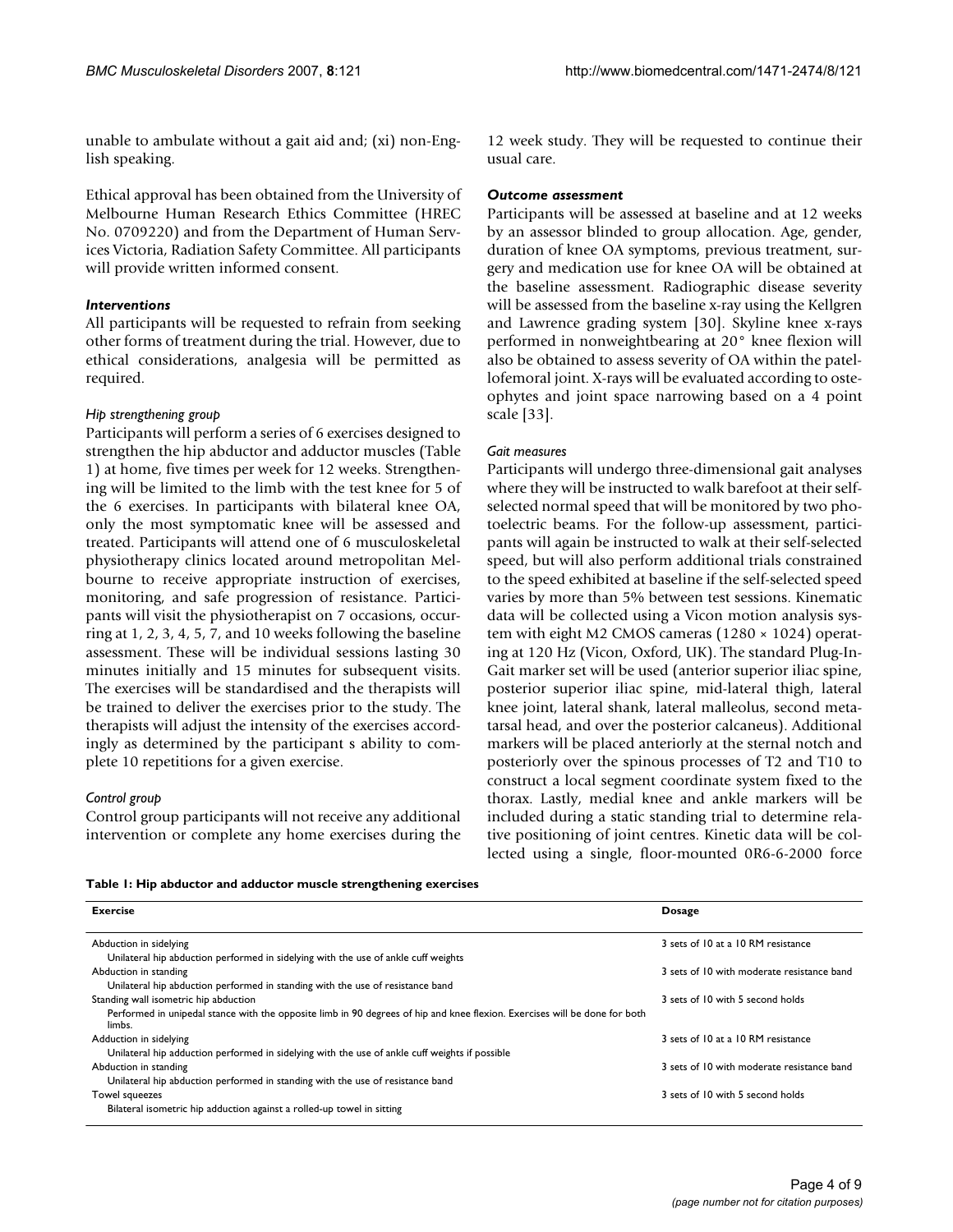plate at a sampling rate of 1080 Hz (Advanced Mechanical Technology Inc., Watertown, MA), in synchrony with the cameras. Net joint moments will be calculated via inverse dynamics (Vicon Plug-In-Gait v1.9).

The primary outcome measure will be the peak external knee adduction moment during the stance phase of gait, normalised to body weight and height (Nm/BW\*HT %). Test-retest reliability in our laboratory for the knee adduction moment is excellent (intra-class correlation coefficients  $(ICC(3,5))$  of 0.92-0.97, in 11 elderly patients with knee pain tested one week apart). Other variables of interest (see Table 2) will include the peak external hip adduction moment during stance, maximum contralateral pelvic drop, and trunk lean angulation in the frontal plane. A total of five trials will be obtained for the test limb and all data reported will be averaged across the 5 trials at each test session.

#### *Strength measures*

Participants will undergo isometric strength assessment of hip abduction, adduction, extension, flexion, internal rotation and external rotation as well as knee extension. After a single, submaximal trial for each movement, participants will be instructed to perform 3 trials each of 5 seconds duration, separated by 15 seconds of rest. The maximum force output from the 3 trials will be recorded. All force data will be converted to Nm by multiplying by the resistance lever arm and normalized to body mass (Nm/kg).

Maximal isometric hip abduction and adduction torque will be measured with the participant positioned supine on a height-adjustable examination table, and with adequate stabilization of the pelvis and contralateral limb. The study limb will be positioned in slight abduction with no hip or knee flexion. A handheld dynamometer (HHD) (Nicholas MMT, Lafayette Instruments, Lafayette, IN) will

| <b>Primary Outcome</b>                                                          | <b>Measurement</b>                                                                                                   |  |  |
|---------------------------------------------------------------------------------|----------------------------------------------------------------------------------------------------------------------|--|--|
| Peak external knee adduction moment                                             | 3-D motion analysis and force plate system average of 5 walking trials at<br>self-selected speed                     |  |  |
| <b>Secondary Outcomes</b>                                                       | <b>Measurement</b>                                                                                                   |  |  |
| <b>Gait Analysis</b>                                                            |                                                                                                                      |  |  |
| Peak external hip adduction moment                                              | 3-D motion analysis and force plate system average of 5 walking trials at<br>self-selected speed                     |  |  |
| Peak pelvic obliquity and lateral trunk lean angle                              | 3-D motion analysis and force plate system average of 5 walking trials at<br>self-selected speed                     |  |  |
| <b>Strength</b>                                                                 |                                                                                                                      |  |  |
| Isometric muscle strength of hip abductors, adductors, flexors, and<br>rotators | Hand held dynamometer                                                                                                |  |  |
| Isometric quadriceps muscle strength                                            | KinCom dynamometer                                                                                                   |  |  |
| <b>Symptoms</b>                                                                 |                                                                                                                      |  |  |
| Pain, stiffness and physical function in past 48 hours                          | WOMAC Osteoarthritis Index - Likert version                                                                          |  |  |
| Average pain over past week in standing, walking and overall                    | II point horizontal numeric rating scale (end descriptors of $0 =$ no pain<br>and $10 =$ worst pain possible)        |  |  |
| Average restriction over past week in activities of daily living                | II point horizontal numeric rating scale (end descriptors of $0 = no$<br>restriction and $10 =$ maximum restriction) |  |  |
| Perceived rating of change for pain and for function over 12 week trial         | Ordinal scale (1-much worse, 2-slightly worse, 3-no change, 4-slightly<br>better, 5-much better) at study completion |  |  |
| <b>Function</b>                                                                 |                                                                                                                      |  |  |
| <b>Standing balance</b>                                                         | Step test number of times can step foot up and down off 15 cm step in<br>15 secs                                     |  |  |
| Overall function                                                                | Timed stair ascent and descent                                                                                       |  |  |
| <b>Other Measures</b>                                                           | <b>Measurement</b>                                                                                                   |  |  |
| Physical activity levels                                                        | Physical Activity Scale for the Elderly (PASE)                                                                       |  |  |
| Compliance (exercise group only)                                                | Number of physiotherapy visits Completion of home exercises via log-<br>book                                         |  |  |
| Adverse effects                                                                 | Log-book and open probe questioning                                                                                  |  |  |

#### **Table 2: Measures collected in the trial**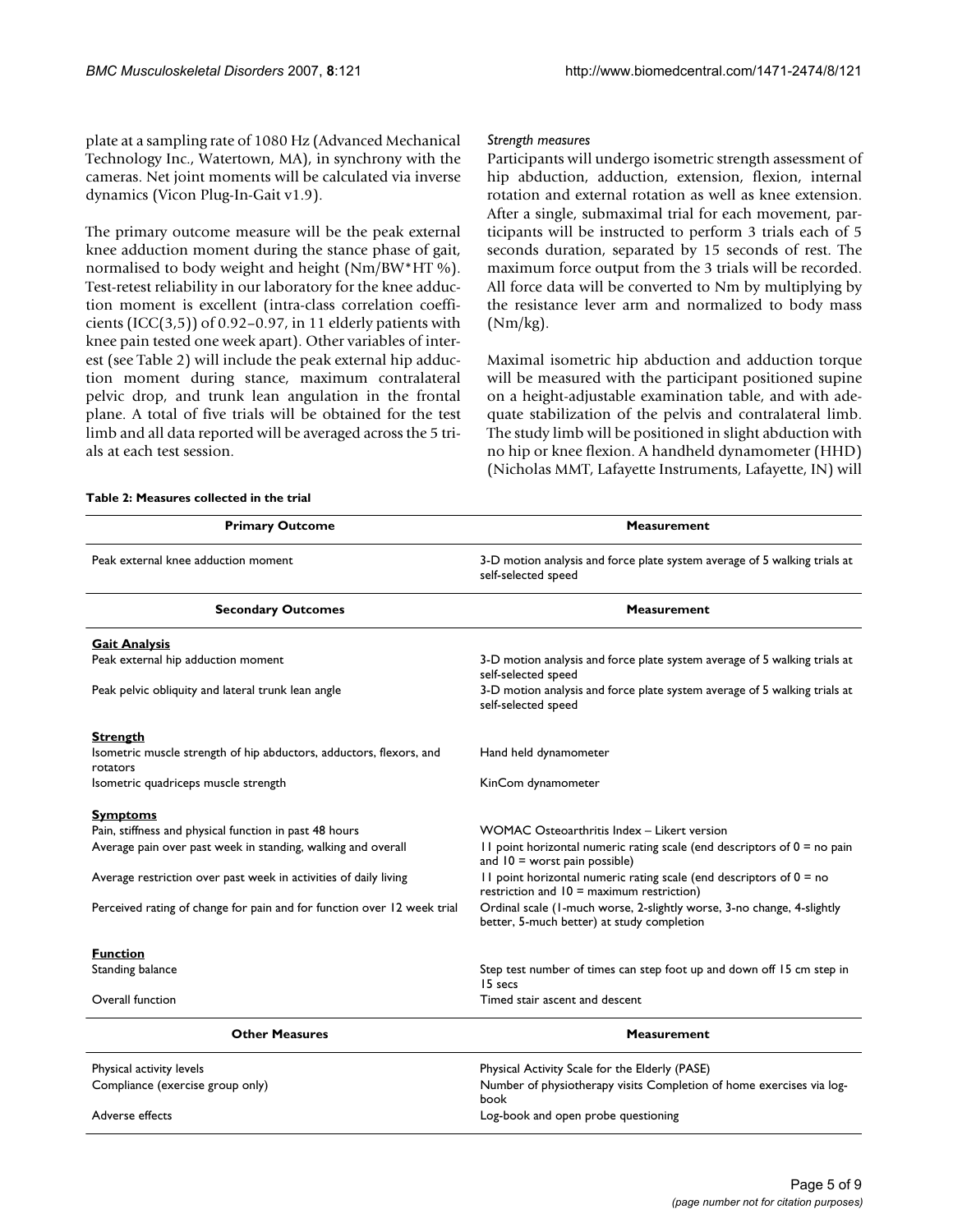be placed 5 cm proximal to the lateral and medial femoral condyles for the hip abduction and adduction trials, respectively.

Maximum isometric hip extension strength will be measured in the same participant position as used during abduction and adduction testing, except that the test limb will be raised off the bed and supported by a padded cuff [34]. A force transducer connected to an electronic inclinometer will be suspended from the ceiling using a chain, and the transducer-inclinometer device will be attached to the padded cuff. The angle of the chain will be 70 degrees from the horizontal and the involved hip will be flexed 20 degrees to ensure that the test limb is perpendicular to the force transducer. Participants will then perform isometric hip extension while force data are recorded from the force transducer.

Hip strength for flexion, internal rotation, and external rotation will be measured with the participant stabilized securely to a chair and the hips and knees flexed to 90 degrees. The HHD will be placed immediately proximal to the superior pole of the patella for tests of hip flexion strength and immediately proximal to the medial and lateral malleoli for external and internal hip rotation strength, respectively.

Quadriceps isometric muscle strength at 60° of knee flexion will be assessed using the Kin-Com 125-AP dynamometer (Chattecx Corporation, Chattanooga, TN, USA). Participants will be seated in a standardised position and stabilized to the testing apparatus with straps as well as a thigh block. The lever arm axis of rotation will be aligned with the lateral femoral condyle for each patient.

All of the above strength tests have demonstrated excellent test-retest reliability in our lab (ICC<sub>2,2</sub> = 0.84–0.98) based on a subgroup of patients who were tested on 2 separate occasions separated by an average of 14 days (range 12–23 days).

#### *Self-report measures*

Overall average knee pain in the past week will be selfassessed by a single, 11-point horizontal numeric rating scale with terminal descriptors of  $(0 = no \, pain; 10 = max$ imal pain). Similar scales will be used to measure average pain in the past week for each of walking and standing. Such measurement has demonstrated reliability in patients with knee OA [35].

Self-reported knee pain, stiffness and difficulty with physical function will be measured using the Western Ontario and McMaster Universities (WOMAC) Osteoarthritis Index [36], a valid, reliable, and responsive disease-specific instrument. The WOMAC consists of 24 questions covering pain (scored 0–20), stiffness (scored 0–8) and physical function (scored 0–68), where higher scores indicate worse symptoms.

Participants will rate their perceived change in pain and in physical function over the 12 weeks (compared to baseline) on an ordinal scale (1-much worse, 2-slightly worse, 3-no change, 4-slightly better, 5-much better). Scales of this kind are frequently used as an external criterion for comparison with changes in scores of other outcomes [37]. Measuring patient perceived improvement using a rating of change scale has been shown to be a clinically relevant and stable concept for interpreting truly meaningful improvements from the individual perspective [38].

# *Objective measures of function*

Observed functional tests will include the step test and a timed stair ascent/descent task. The step test is a functional, dynamic test of standing balance [39]. Participants will stand barefoot on the study leg in front of a 15 cm step and will be instructed to step the opposite foot on and off the step as quickly as possible over 15 seconds. The number of times the foot can be placed up onto the step and returned to the floor is recorded, with higher scores indicating better balance. The stair ascent/descent task involves ascending and descending a set of stairs with six steps (each 17.5 centimetres in height). Participants will be instructed to climb up, turn around at the top of the stairs and climb down at their usual pace and the total time taken will be recorded, with longer time taken indicating poorer physical function.

# *Other measures*

Physical activity will be measured using the Physical Activity Scale for the Elderly (PASE) which assesses both the level and type of recreational and occupational physical activity undertaken by participants over the previous week. The PASE was developed and has been validated in samples of older adults (age 55+ years) [40]. Scores on the PASE range from 0 to over 400, and higher scores indicate higher activity levels.

In addition to adverse effects over the course of the trial, use of medications and other therapies will be recorded by each participant in a personal logbook.

# *Sample size calculations*

Our sample size of 88 ensures adequate power to detect significant changes in the peak knee adduction moment after 12 weeks. We estimate a change in the peak knee adduction moment after a strengthening program to be between 5 and 10%. Based on our participants with knee OA from previous studies, a 7.5% reduction equates to an absolute change of approximately 0.3 Nm/BW\*HT %.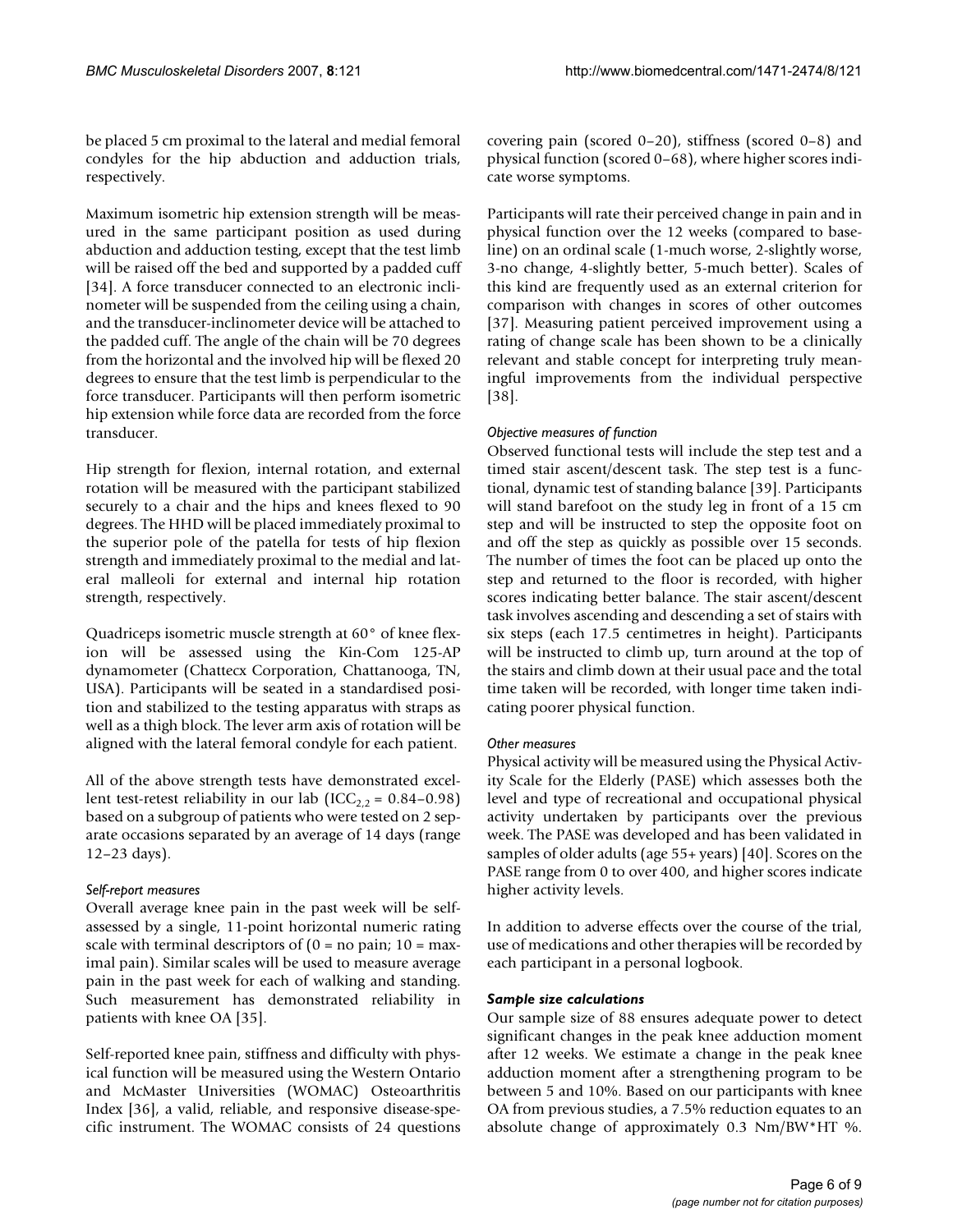Estimates of the standard deviation of change scores are 0.4 Nm/BW\*HT % based on data obtained from ongoing studies in our laboratory investigating conservative treatment for knee OA as well as other published reports [41]. Thus, a total of 38 patients per group are required to detect a 0.3 Nm/BW\*ht % change with 90% power (2 sided test, alpha = 0.05). We also assume an attrition rate of approximately 15% for the duration of the study, suggesting that 44 patients per group will be required.

# *Statistical analysis*

Data will be assessed in a blinded fashion. All analyses will be conducted on an intention-to-treat principle using all randomised participants. Missing data will be replaced by the last score carried forward. Demographic characteristics and baseline data will be summarised by descriptive statistics. For outcomes measured on a continuous scale, differences in mean change from baseline to 12 weeks between groups will be evaluated using linear regression modelling while adjusting for baseline levels of the outcome measure. For the knee adduction moment, gait speed, disease severity (KL grade), and pain will also be included as covariates. Model assumptions will be checked by standard diagnostic plots [42]. Participant rating of perceived change will be compared between the two groups by calculating the relative risks and their 95% confidence intervals using log binomial regression [43].

# **Discussion**

This study uses a single-blind randomised controlled trial design to investigate whether strengthening of the hip abductor and adductor muscles for 12 weeks in people with medial knee OA and varus malalignment reduces the knee adduction moment during walking gait. As a secondary aim, it will evaluate whether hip muscle strengthening also improves disease-associated symptoms, namely knee pain and physical function.

Lower limb muscle strengthening has recently received increased interest as an inexpensive treatment for knee OA due to its ability to reduce knee pain and improve physical function [23], and also because of its potential ability to reduce knee joint load. The novelty of the present study is the focus on hip strengthening. The hip muscles, particularly the abductors, play an important role in stablization of the pelvis and trunk. Indeed, movement of the contralateral pelvis or lateral leaning of the trunk over the stance limb, which may occur as a result of hip muscle weakness, has been suggested to adversely influence the magnitude of the knee adduction moment [26]. Thus, hip muscle activity appears to be an important, yet understudied, contributor to knee joint load.

We have chosen a series of six exercises to strengthen the hip abductors and adductors based on ease of performance and isolation of the targeted musculature. We have purposely avoided any exercises that involve components of internal or external rotation or that require muscles other than the abductors or adductors as the prime mover. It is acknowledged that human gait requires movement and stabilization in all three planes of movement, but we have focused on only the frontal plane given the established importance of kinematics and kinetics in this plane on knee OA pathophysiology [13,44].

Some authors propose that gait biomechanics in people with knee OA may be influenced by KL grade [45], suggesting a possible confounding influence of disease severity on the effects of interventions in this patient population. Thus, we will recruit equal numbers of participants with mild (KL grade 2), moderate (KL grade 3), and severe knee OA (KL grade 4) and perform post hoc exploratory subgroup analyses. Indeed, a potential benefit of our design is the identification of groups of patients in which conservative treatment such as hip muscle strengthening may or may not be beneficial.

The peak external knee adduction moment was chosen as the primary outcome measure in this study due to its association with medial compartment knee joint load and knee OA progression [11,15]. Thus, it represents a noninvasive, functional means to quantify knee joint loading and serves as a biomarker for disease progression [\[46](#page-8-0)]. Given the design of the study, measurement of muscle strength also constitutes an important outcome measure. To ensure that strength gains are limited to the hip abductors and adductors, measurement of hip flexion, extension, rotation (both internal and external), and knee extension will also be conducted. Isometric muscle strength measured with isokinetic and handheld dynamometry have both been shown to be valid and reliable in a clinical setting [47]. Lastly, objective and selfreport measures of function, as well as self-reported measurement of pain will provide clinically relevant estimates of change in knee OA symptoms with our novel hip strengthening intervention. Therefore, this study will quantify the effects of hip strengthening on biomechanical, functional, and clinical attributes of knee OA.

It is anticipated that testing of all participants will be completed by the end of 2008. The results from this trial will contribute to evidence based recommendations for the usefulness of hip muscle strengthening in the management of medial knee OA.

# **Competing interests**

The author(s) declare that they have no competing interests.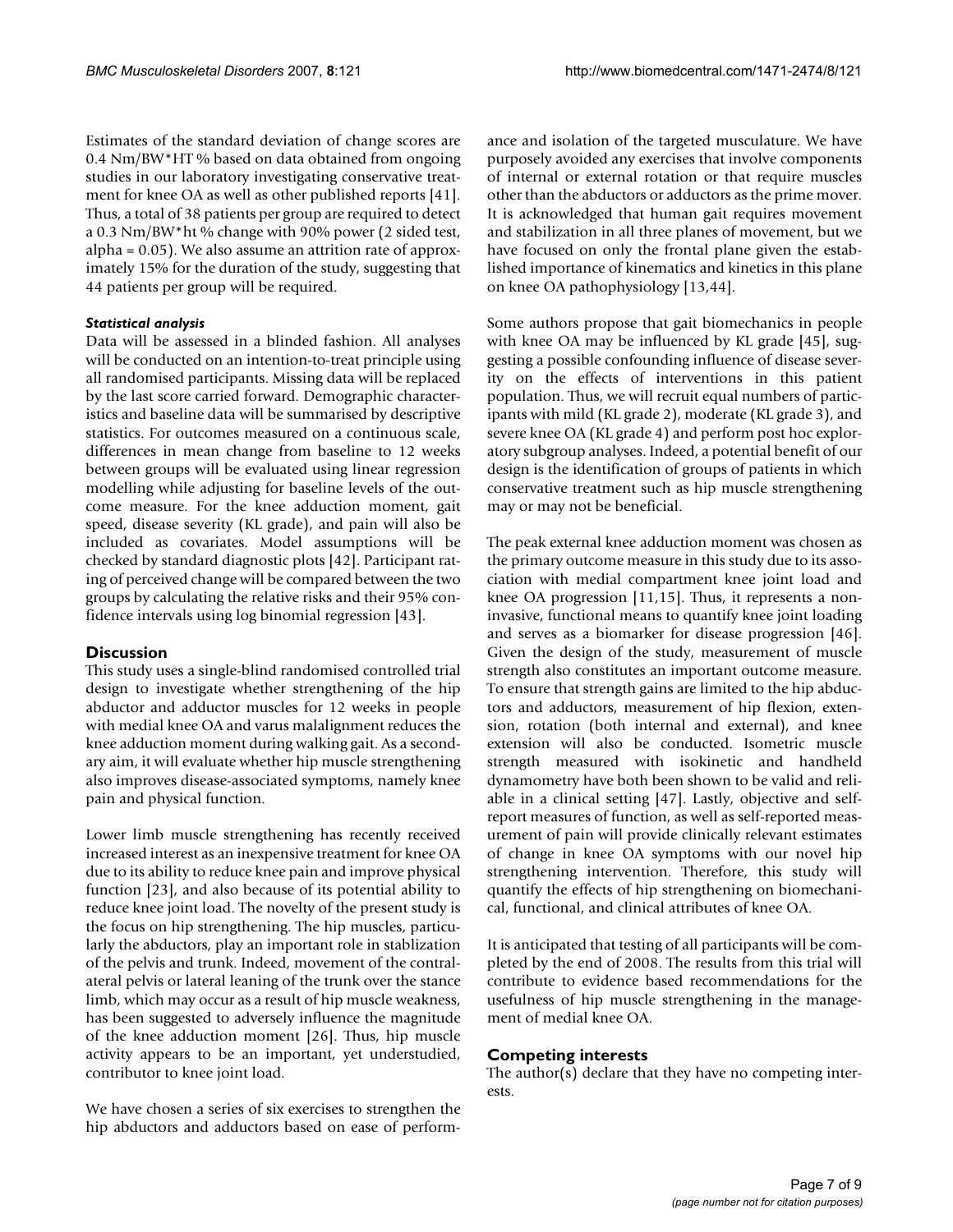#### **Authors' contributions**

KB, DH and RH conceived and designed the trial protocol. KB, DH, RH and TW procured the project funding. MH is the research assistant on the project. KB and MH drafted the manuscript and RH and TW contributed to the manuscript. All authors read and approved the final manuscript.

#### **Acknowledgements**

This trial is being funded by the National Health and Medical Research Council (Project #454686).

#### **References**

- 1. Felson DT, Naimark A, Anderson J, Kazis L, Castelli W, Meenan RF: **The prevalence of knee osteoarthritis in the elderly. The Framingham Osteoarthritis Study.** *Arthritis and Rheumatism* 1987, **30:**914-918.
- 2. Australia A: **Painful Realities: The economic impact of arthritis in Australia in 2007.** 2007.
- 3. Hamerman D: **[Clinical implications of osteoarthritis and aging.](http://www.ncbi.nlm.nih.gov/entrez/query.fcgi?cmd=Retrieve&db=PubMed&dopt=Abstract&list_uids=7702410)** *Annals of the Rheumatic Diseases* 1995, **54:**82-85.
- 4. Badley E, Wang P: **[Arthritis and the aging population: projec](http://www.ncbi.nlm.nih.gov/entrez/query.fcgi?cmd=Retrieve&db=PubMed&dopt=Abstract&list_uids=9458217)[tions of arthritis prevalence in Canada 1991 to 2031.](http://www.ncbi.nlm.nih.gov/entrez/query.fcgi?cmd=Retrieve&db=PubMed&dopt=Abstract&list_uids=9458217)** *Journal of Rheumatology* 1998, **25(1):**138-144.
- 5. Ledingham J, Regan M, Jones A, Doherty M: **[Radiographic patterns](http://www.ncbi.nlm.nih.gov/entrez/query.fcgi?cmd=Retrieve&db=PubMed&dopt=Abstract&list_uids=8346979) [and associations of osteoarthritis of the knee in patients](http://www.ncbi.nlm.nih.gov/entrez/query.fcgi?cmd=Retrieve&db=PubMed&dopt=Abstract&list_uids=8346979) [referred to hospital.](http://www.ncbi.nlm.nih.gov/entrez/query.fcgi?cmd=Retrieve&db=PubMed&dopt=Abstract&list_uids=8346979)** *Ann Rheum Dis* 1993, **52(7):**520-526.
- 6. Iorio R, Healy WL: **[Unicompartmental arthritis of the knee.](http://www.ncbi.nlm.nih.gov/entrez/query.fcgi?cmd=Retrieve&db=PubMed&dopt=Abstract&list_uids=12851363)** *J Bone Joint Surg Am* 2003, **85-A(7):**1351-1364.
- 7. Guccione AA, Felson DT, Anderson JJ, Anthony JM, Zhang Y, Wilson PWF, Kelly-Hayes M, Wolf PA, Kreger BE, Kannel WB: **[The effects](http://www.ncbi.nlm.nih.gov/entrez/query.fcgi?cmd=Retrieve&db=PubMed&dopt=Abstract&list_uids=8129049) [of specific medical conditions on the functional limitations of](http://www.ncbi.nlm.nih.gov/entrez/query.fcgi?cmd=Retrieve&db=PubMed&dopt=Abstract&list_uids=8129049) [elders in the Framingham study.](http://www.ncbi.nlm.nih.gov/entrez/query.fcgi?cmd=Retrieve&db=PubMed&dopt=Abstract&list_uids=8129049)** *American Journal of Public Health* 1994, **84:**351-358.
- 8. Dieppe PA, Ebrahim S, Martin RM, Juni P: **[Lessons from the with](http://www.ncbi.nlm.nih.gov/entrez/query.fcgi?cmd=Retrieve&db=PubMed&dopt=Abstract&list_uids=15485938)[drawal of rofecoxib.](http://www.ncbi.nlm.nih.gov/entrez/query.fcgi?cmd=Retrieve&db=PubMed&dopt=Abstract&list_uids=15485938)** *Bmj* 2004, **329(7471):**867-868.
- 9. Jordan K, Arden N, Doherty M, Bannwarth B, Bijlsma J, Dieppe P, Gunther K, Hauselmann H, Herrero-Beaumont G, Kaklamanis P, *et al.*: **[EULAR recommendations 2003: an evidence based](http://www.ncbi.nlm.nih.gov/entrez/query.fcgi?cmd=Retrieve&db=PubMed&dopt=Abstract&list_uids=14644851) approach to the management of knee osteoarthritis: report [of a task force of the Standing Committee for International](http://www.ncbi.nlm.nih.gov/entrez/query.fcgi?cmd=Retrieve&db=PubMed&dopt=Abstract&list_uids=14644851) clinical Studies Including Therapeutic Trials (ESCISIT).** *Annals of the Rheumatic Diseases* 2003, **62:**1145-1155.
- 10. OA ASo: **Recommendations for the medical management of osteoarthritis of the hip and knee. 2000 update.** *Arthritis and Rheumatism* 2000, **43(9):**1905-1915.
- 11. Miyazaki T, Wada M, Kawahara H, Sato M, Baba H, Shimada S: **[Dynamic load at baseline can predict radiographic disease](http://www.ncbi.nlm.nih.gov/entrez/query.fcgi?cmd=Retrieve&db=PubMed&dopt=Abstract&list_uids=12079903) [progression in medial compartment knee osteoarthritis.](http://www.ncbi.nlm.nih.gov/entrez/query.fcgi?cmd=Retrieve&db=PubMed&dopt=Abstract&list_uids=12079903)** *Ann Rheum Dis* 2002, **61:**617-622.
- 12. Andriacchi T, Lang P, Alexander E, Hurwitz D: **[Methods for evalu](http://www.ncbi.nlm.nih.gov/entrez/query.fcgi?cmd=Retrieve&db=PubMed&dopt=Abstract&list_uids=10850822)[ating the progression of osteoarthritis.](http://www.ncbi.nlm.nih.gov/entrez/query.fcgi?cmd=Retrieve&db=PubMed&dopt=Abstract&list_uids=10850822)** *J Rehabil Res Dev* 2000, **37(2):**163-170.
- 13. Andriacchi T, Mundermann A: **[The role of ambulatory mechan](http://www.ncbi.nlm.nih.gov/entrez/query.fcgi?cmd=Retrieve&db=PubMed&dopt=Abstract&list_uids=16896293)[ics in the initiation and progression of knee osteoarthritis.](http://www.ncbi.nlm.nih.gov/entrez/query.fcgi?cmd=Retrieve&db=PubMed&dopt=Abstract&list_uids=16896293)** *Current Opinion in Rheumatology* 2006, **18:**514-518.
- 14. Sharma L, Kapoor D, Issa S: **[Epidemiology of osteoarthritis: an](http://www.ncbi.nlm.nih.gov/entrez/query.fcgi?cmd=Retrieve&db=PubMed&dopt=Abstract&list_uids=16462520) [update.](http://www.ncbi.nlm.nih.gov/entrez/query.fcgi?cmd=Retrieve&db=PubMed&dopt=Abstract&list_uids=16462520)** *Current Opinion in Rheumatology* 2006, **18:**147-156.
- 15. Schipplein OD, Andriacchi TP: **[Interaction between active and](http://www.ncbi.nlm.nih.gov/entrez/query.fcgi?cmd=Retrieve&db=PubMed&dopt=Abstract&list_uids=1984041) [passive knee stabilizers during level walking.](http://www.ncbi.nlm.nih.gov/entrez/query.fcgi?cmd=Retrieve&db=PubMed&dopt=Abstract&list_uids=1984041)** *Journal of Orthopaedic Research* 1991, **9:**113-119.
- 16. Bailunas A, Hurwitz D, Ryals A, Karrar A, Case J, Block J, Andriacchi T: **[Increased knee joint loads during walking are present in](http://www.ncbi.nlm.nih.gov/entrez/query.fcgi?cmd=Retrieve&db=PubMed&dopt=Abstract&list_uids=12127838) [subjects with knee osteoarthritis.](http://www.ncbi.nlm.nih.gov/entrez/query.fcgi?cmd=Retrieve&db=PubMed&dopt=Abstract&list_uids=12127838)** *Osteoarthritis & Cartilage* 2002, **10:**573-579.
- 17. Hurwitz D, Ryals A, Case J, Block J, Andriacchi T: **[The knee adduc](http://www.ncbi.nlm.nih.gov/entrez/query.fcgi?cmd=Retrieve&db=PubMed&dopt=Abstract&list_uids=11853076)tion moment during gait in subjects with knee osteoarthritis [is more closely correlated with static alignment than radio](http://www.ncbi.nlm.nih.gov/entrez/query.fcgi?cmd=Retrieve&db=PubMed&dopt=Abstract&list_uids=11853076)[graphic disease severity, toe out angle and pain.](http://www.ncbi.nlm.nih.gov/entrez/query.fcgi?cmd=Retrieve&db=PubMed&dopt=Abstract&list_uids=11853076)** *J Orthop Res* 2002, **20:**101-108.
- 18. Hurwitz D, Sumner D, Andraicchi T, Sugar D: **[Dynamic knee loads](http://www.ncbi.nlm.nih.gov/entrez/query.fcgi?cmd=Retrieve&db=PubMed&dopt=Abstract&list_uids=9727339) [during gait predict proximal tibial bone distribution.](http://www.ncbi.nlm.nih.gov/entrez/query.fcgi?cmd=Retrieve&db=PubMed&dopt=Abstract&list_uids=9727339)** *Journal of Biomechanics* 1998, **31:**423-430.
- 19. Jackson B, Teichtahl A, Morris M, Wluka A, Davis S, FM C: **[The](http://www.ncbi.nlm.nih.gov/entrez/query.fcgi?cmd=Retrieve&db=PubMed&dopt=Abstract&list_uids=14679292) [effect of the knee adduction moment on tibial cartilage vol](http://www.ncbi.nlm.nih.gov/entrez/query.fcgi?cmd=Retrieve&db=PubMed&dopt=Abstract&list_uids=14679292)[ume and bone size in healthy women.](http://www.ncbi.nlm.nih.gov/entrez/query.fcgi?cmd=Retrieve&db=PubMed&dopt=Abstract&list_uids=14679292)** *Rheumatology* 2004, **43:**311-314.
- 20. Wada M, Maezawa Y, Baba H, Shimada S, Sasaki S, Nose Y: **[Relation](http://www.ncbi.nlm.nih.gov/entrez/query.fcgi?cmd=Retrieve&db=PubMed&dopt=Abstract&list_uids=11371657)ships among bone mineral densities, static alignment and [dynamic load in patients with medial compartment knee](http://www.ncbi.nlm.nih.gov/entrez/query.fcgi?cmd=Retrieve&db=PubMed&dopt=Abstract&list_uids=11371657) [osteoarthritis.](http://www.ncbi.nlm.nih.gov/entrez/query.fcgi?cmd=Retrieve&db=PubMed&dopt=Abstract&list_uids=11371657)** *Rheumatology* 2001, **40:**499-505.
- 21. Shrader M, Draganich L, Pottenger L, Piotrowski G: **Effects of knee pain relief in osteoarthritis on gait and stair-stepping.** *Clinical Orthopaedics and Related Research* 2004, **421:**188-193.
- 22. Sharma L, Hurwitz DE, Thonar E, Sum JA, Lenz ME, Dunlop DD, Schnitzer TJ, Kirwanmellis G, Andriacchi TP: **Knee Adduction Moment, Serum Hyaluronan Level, and Disease Severity in Medial Tibiofemoral Osteoarthritis.** *Arthritis & Rheumatism* 1998, **41(7):**1233-1240.
- 23. Fransen M, Crosbie J, Edmonds J: **[Physical therapy is effective for](http://www.ncbi.nlm.nih.gov/entrez/query.fcgi?cmd=Retrieve&db=PubMed&dopt=Abstract&list_uids=11196518) [patients with osteoarthritis of the knee: a randomized con](http://www.ncbi.nlm.nih.gov/entrez/query.fcgi?cmd=Retrieve&db=PubMed&dopt=Abstract&list_uids=11196518)[trolled trial.](http://www.ncbi.nlm.nih.gov/entrez/query.fcgi?cmd=Retrieve&db=PubMed&dopt=Abstract&list_uids=11196518)** *Journal of Rheumatology* 2001, **28(1):**156-164.
- 24. Huang M-H, Lin Y-S, Yang R-C, Lee C-L: **[A comparison of various](http://www.ncbi.nlm.nih.gov/entrez/query.fcgi?cmd=Retrieve&db=PubMed&dopt=Abstract&list_uids=12833248) [therapeutic exercises on the functional status of patients](http://www.ncbi.nlm.nih.gov/entrez/query.fcgi?cmd=Retrieve&db=PubMed&dopt=Abstract&list_uids=12833248)** [with knee osteoarthritis.](http://www.ncbi.nlm.nih.gov/entrez/query.fcgi?cmd=Retrieve&db=PubMed&dopt=Abstract&list_uids=12833248) **32(6):**398-406.
- 25. Mikesky AE, Meyer A, Thompson KL: **[Relationship between quad](http://www.ncbi.nlm.nih.gov/entrez/query.fcgi?cmd=Retrieve&db=PubMed&dopt=Abstract&list_uids=10815815)[riceps strength and rate of loading during gait in women.](http://www.ncbi.nlm.nih.gov/entrez/query.fcgi?cmd=Retrieve&db=PubMed&dopt=Abstract&list_uids=10815815)** *Journal of Orthopaedic Research* 2000, **18(2):**171-175.
- 26. Chang A, Hayes K, Dunlop D, Song J, Hurwitz D, Cahue S, Sharma L: **Hip abduction moment and protection against medial tibiofemoral osteoarthritis progression.** *Arthritis & Rheumatism* 2005, **52(11):**3515-3519.
- 27. Mundermann A, Dyrby C, Andriacchi T: **Secondary gait changes in patients with medial compartment knee osteoarthritis: increased load at the ankle, knee, and hip during walking.** *Arthritis & Rheumatism* 2005, **52:**2835-2844.
- 28. Mundermann A, Asay JL, Mündermann L, Andriacchi TP: **Implications of increased medio-lateral trunk sway for ambulatory mechanics.** *J Biomech* 2007 in press. [Epub ahead of print]
- 29. Yamada H, Koshino T, Sakai NTS: **Hip adductor muscle strength in patients with varus deformed knee.** *Clinical Orthopaedics and Related Research* 2001, **386:**179-185.
- 30. Kellgren JH, Lawrence JS: **[Radiological assessment of osteo](http://www.ncbi.nlm.nih.gov/entrez/query.fcgi?cmd=Retrieve&db=PubMed&dopt=Abstract&list_uids=13498604)[arthrosis.](http://www.ncbi.nlm.nih.gov/entrez/query.fcgi?cmd=Retrieve&db=PubMed&dopt=Abstract&list_uids=13498604)** *Ann Rheum Dis* 1957, **16(4):**494-502.
- 31. Altman R, Asch E, Bloch D, Bole G, Borenstein D, Brandt K, Christy W, Cooke T, Greenwald R, Hochberg M, *et al.*: **Development of criteria for the classification and reporting of osteoarthritis. Classification of osteoarthritis of the knee.** *Arthritis and Rheumatism* 1986, **29:**1039-1049.
- 32. Kraus V, Parker Vail T, Worrell T, McDaniel G: **[A comparative](http://www.ncbi.nlm.nih.gov/entrez/query.fcgi?cmd=Retrieve&db=PubMed&dopt=Abstract&list_uids=15934069) [assessment of alignment angle of the knee by radiographic](http://www.ncbi.nlm.nih.gov/entrez/query.fcgi?cmd=Retrieve&db=PubMed&dopt=Abstract&list_uids=15934069) [and physical examination methods.](http://www.ncbi.nlm.nih.gov/entrez/query.fcgi?cmd=Retrieve&db=PubMed&dopt=Abstract&list_uids=15934069)** *Arthritis Rheum* 2005, **52(6):**1730-1735.
- 33. Altman RD: **[Radiographic atlas for osteoarthritis of the hand,](http://www.ncbi.nlm.nih.gov/entrez/query.fcgi?cmd=Retrieve&db=PubMed&dopt=Abstract&list_uids=8581751) [hip and knee.](http://www.ncbi.nlm.nih.gov/entrez/query.fcgi?cmd=Retrieve&db=PubMed&dopt=Abstract&list_uids=8581751)** *Osteoarthritis Cartilage* 1995, **3(Suppl A):**1-89.
- 34. Perry J, Weiss W, Burnfield J, Gronley J: **The supine hip extensor manual muscle test: a reliability and validity study.** *Archives of Physical Medicine and Rehabilitation* 2004, **85:**1345-1350.
- 35. Bellamy N: **[Osteoarthritis clinical trials: candidate variables](http://www.ncbi.nlm.nih.gov/entrez/query.fcgi?cmd=Retrieve&db=PubMed&dopt=Abstract&list_uids=9101516) [and clinimetric properties.](http://www.ncbi.nlm.nih.gov/entrez/query.fcgi?cmd=Retrieve&db=PubMed&dopt=Abstract&list_uids=9101516)** *Journal of Rheumatology* 1997, **24(4):**768-778.
- Bellamy N, Kirwan J, Boers M, Brooks P, Strand V, Tugwell P, Altman R, Brandt K, Dougados M, Lequesne M: **[Recommendations For a](http://www.ncbi.nlm.nih.gov/entrez/query.fcgi?cmd=Retrieve&db=PubMed&dopt=Abstract&list_uids=9101522) Core Set of Outcome Measures For Future Phase III Clinical [Trials in Knee, Hip, and Hand Osteoarthritis – Consensus](http://www.ncbi.nlm.nih.gov/entrez/query.fcgi?cmd=Retrieve&db=PubMed&dopt=Abstract&list_uids=9101522) [Development At Omeract Iii.](http://www.ncbi.nlm.nih.gov/entrez/query.fcgi?cmd=Retrieve&db=PubMed&dopt=Abstract&list_uids=9101522)** *Journal of Rheumatology* 1997, **24(4):**799-802.
- 37. Crossley KM, Bennell KL, Cowan SM, Green S: **[Analysis of out](http://www.ncbi.nlm.nih.gov/entrez/query.fcgi?cmd=Retrieve&db=PubMed&dopt=Abstract&list_uids=15129407)[come measures for persons with patellofemoral pain: which](http://www.ncbi.nlm.nih.gov/entrez/query.fcgi?cmd=Retrieve&db=PubMed&dopt=Abstract&list_uids=15129407) [are reliable and valid?](http://www.ncbi.nlm.nih.gov/entrez/query.fcgi?cmd=Retrieve&db=PubMed&dopt=Abstract&list_uids=15129407)** *Arch Phys Med Rehabil* 2004, **85(5):**815-822.
- 38. ten Klooster PM, Drossaers-Bakker KW, Taal E, van de Laar MA: **Patient-perceived satisfactory improvement (PPSI): inter[preting meaningful change in pain from the patient's per](http://www.ncbi.nlm.nih.gov/entrez/query.fcgi?cmd=Retrieve&db=PubMed&dopt=Abstract&list_uids=16472915)[spective.](http://www.ncbi.nlm.nih.gov/entrez/query.fcgi?cmd=Retrieve&db=PubMed&dopt=Abstract&list_uids=16472915)** *Pain* 2006, **121(1–2):**151-157.